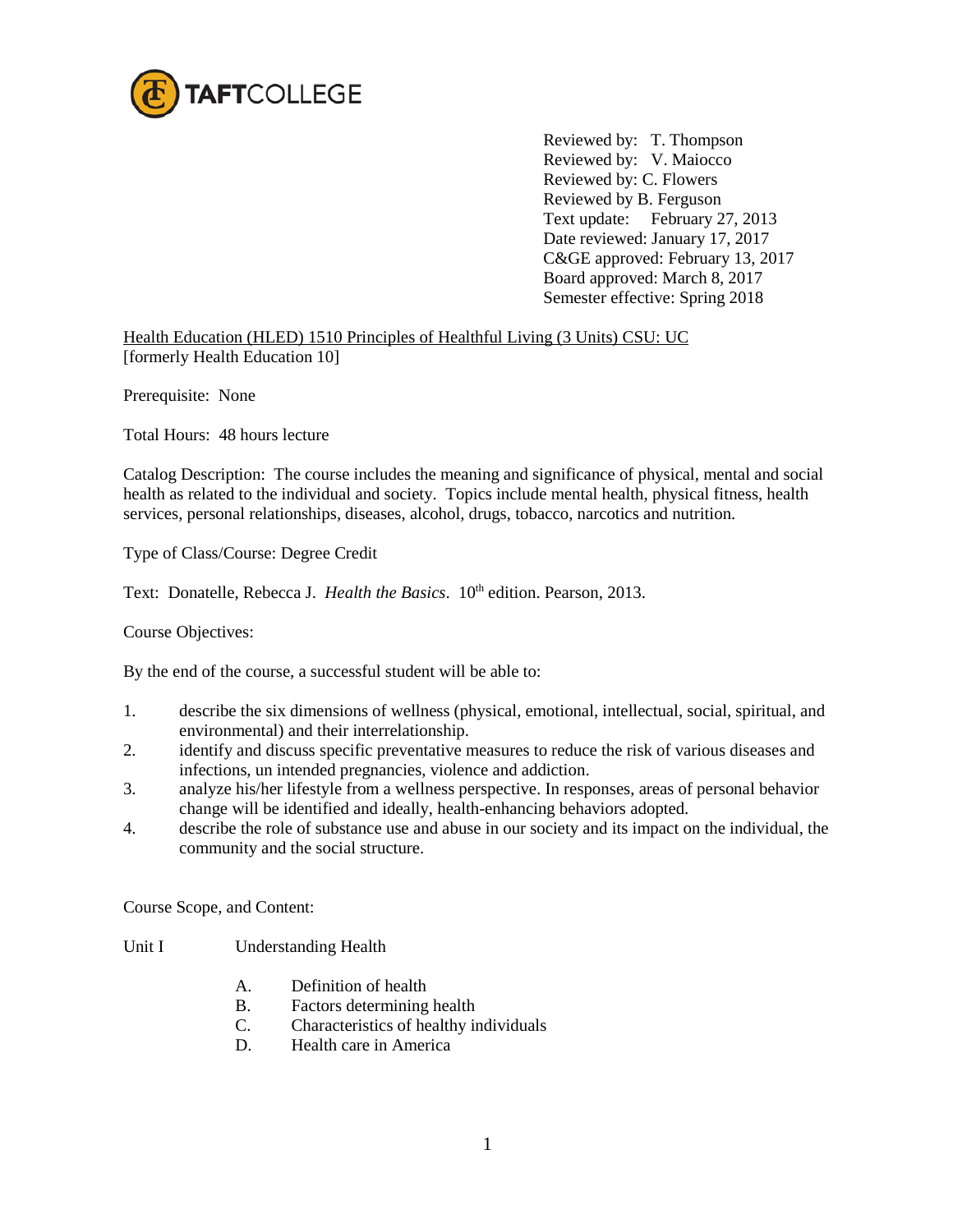

Unit II Developing Healthy Personality

- A. Stress and stress management
	- 1. nature of stress
	- 2. the stress response
	- 3. the impact of stress
	- 4. managing stress
- B. Emotional health and intellectual well being
	- 1. emotions
	- 2. emotional disorders
	- 3. the intellect

Unit III Developing and Maintaining Health (Wellness)

- A. Activity, exercise, and physical fitness
	- 1. physical fitness
	- 2. principles of exercise
	- 3. developing a plan
- B. Nutrition
	- 1. basic food components
	- 2. balanced diet
	- 3. food pyramid
	- food labels
- C. Communicable diseases
	- 1. nature of infectious disease
	- 2. agents of disease<br>3. defense against di
	- defense against disease
	- 4. sexually transmitted disease
- D. Cardiovascular health and disease
	- 1. the heart and circulatory system
	- 2. causes of cardiovascular disease
	- 3. types of cardiovascular disease
	- 4. preventing cardiovascular disease
- E. Cancer
	- 1. what is cancer?
	- 2. risk factors
	- 3. treating cancer
	- 4. preventing cancer

Unit IV Building Healthful Relationships

- A. Healthy sexual relationships
	- 1. gender identity and role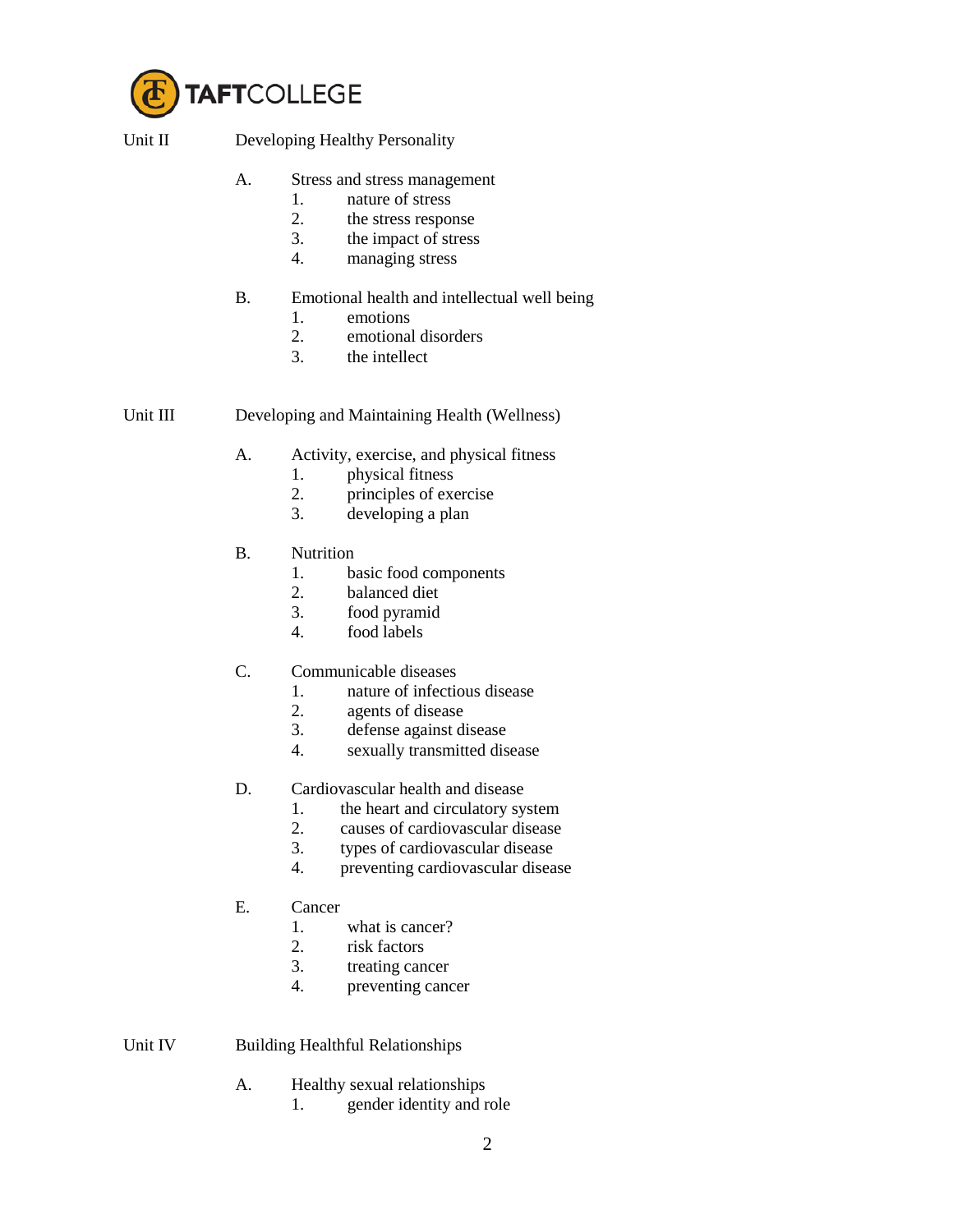

- 2. sexual arousal and response
- 3. overcoming unhealthy relationships
- 4. building healthy relationships
- B. Understanding Pregnancy and Parenthood
	- 1. choosing to become a parent
	- 2. pregnancy
	- 3. childbirth and postpartum transition
- C. Choosing a fertility control method
	- 1. methods of fertility control
	- 2. using fertility control responsibly
	- 3. the legality and morality of abortion

Unit V Avoiding Danger - Health and Common Sense

- A. Drug use and abuse
	- 1. drug use in America
	- 2. effects of drugs<br>3. dealing with drugs
	- dealing with drugs
- B. Alcohol
	- 1. alcohol use and effect on the body
	- 2. alcohol and destructive behavior<br>3. alcoholism
	- alcoholism
	- 4. dealing with alcohol abuse
- C. Tobacco
	- 1. tobacco's effect on the body
	- 2. tobacco and disease
	- 3. tobacco effects on non-smokers
	- 4. giving up tobacco

Learning Activities Required Outside of Class:

The students in this class will spend a minimum of 6 hours per week outside of the regular class time doing the following:

- 1. Studying
- 2. Answering questions
- 3. Completing required reading
- 4. Problem solving activity or exercise
- 5. Written work
- 6. Observing or participating in an activity related to the course content

Methods of Instruction: